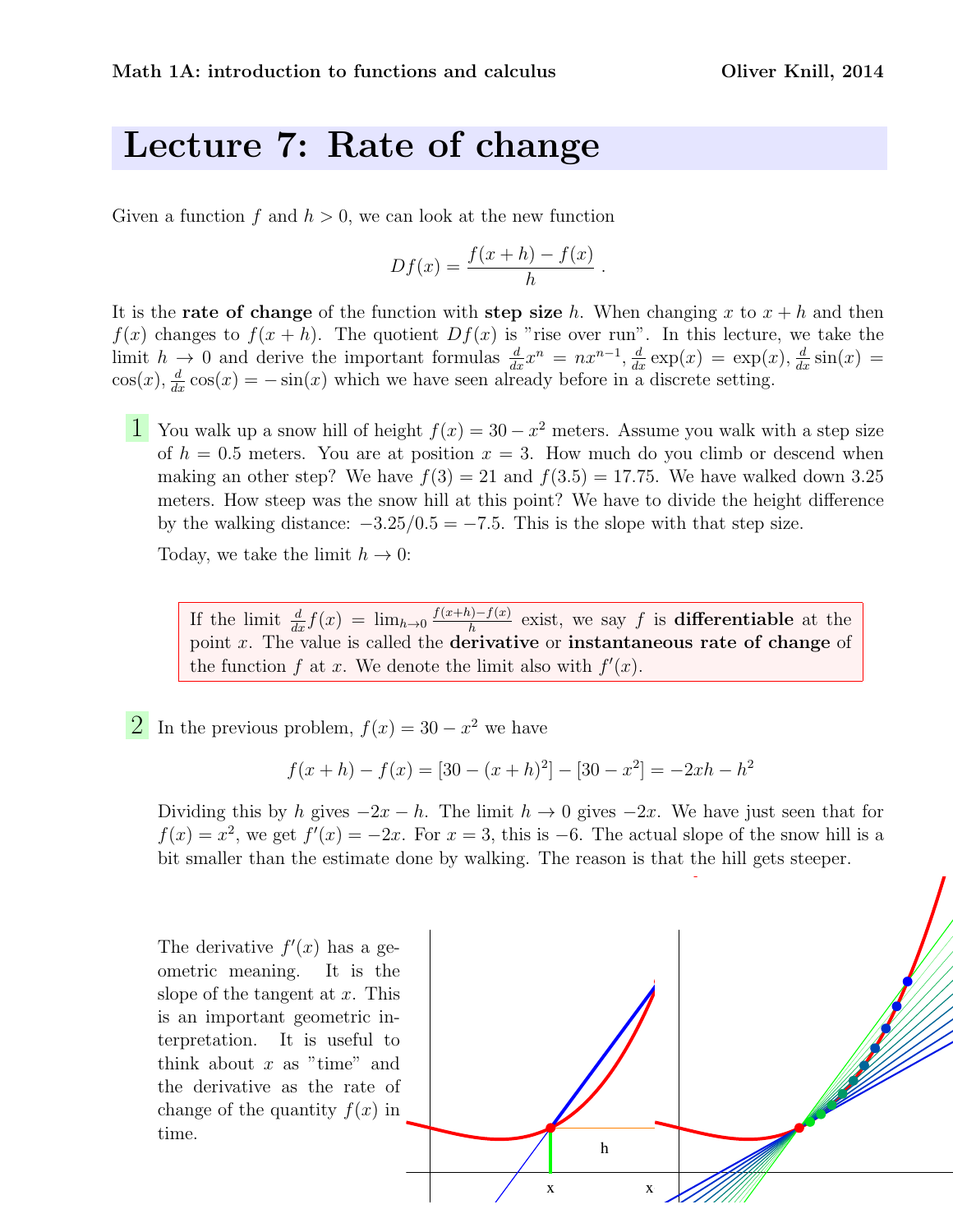For  $f(x) = x^n$ , we have  $f'(x) = nx^{n-1}$ .

Proof:  $f(x+h) - f(x) = (x+h)^n = (x^n + nx^{n-1}h + a_2h^2 + ... + h^n) - x^n = nx^{n-1}h + a_2h^2 + ...$  $\dots + h^n$ ). If we divide by h, we get  $nx^{n-1} + h(a_2 + \dots + h^{n-2})$  for which the limit  $h \to 0$ exists: it is  $nx^{n-1}$ . This is an important result because most functions can be approximated very well with polynomials.

For  $f(x) = \sin(x)$  we have  $f'(0) = 1$  because the differential quotient is  $[f(0+h) - f(0)]/h = \sin(h)/h$  $sinc(h)$ . We have already seen that the limit is 1 before. Lets look at it again geometrically. For all  $0 < x < \pi/2$ we have

$$
\sin(x) \le x \le \tan(x) .
$$

3 [ dividing by 2 squeezes the area of the sector by the area of triangles.] Because  $\tan(x)/\sin(x) = 1/\cos(x) \rightarrow 1$  for  $x \to 0$ , the value of  $\operatorname{sinc}(x) = \sin(x)/x$  must go to 1 as  $x \to 0$ . Renaming the variable x with the variable h, we see the fundamental theorem of trigonometry





 $\overline{4}$  For  $f(x) = \cos(x)$  we have  $f'(x) = 0$ . To see this, look at  $f(0+h) - f(0) = \cos(h) - 1$ . Geometrically, we can use Pythagoras  $\sin^2(h) + (1-\cos(h))^2 \leq h^2$  to see that  $2-2\cos(h) \leq h^2$ or  $(1 - \cos(h) \leq h^2/2$  so that  $(1 - \cos(h))/h \leq h/2$ . This goes to 0 for  $h \to 0$ . We have just nailed down an other important identity

$$
\boxed{\lim_{h\to 0} \frac{(1-\cos(h)}{h} = 0}.
$$

The interpretation is that the tangent is **horizontal** for the cos function at  $x = 0$ . We will call this a critical point later on.

5 From the previous two examples, we get

$$
\cos(x+h) - \cos(x) = \cos(x)\cos(h) - \sin(x)\sin(h) - \cos(x) = \cos(x)(\cos(h) - 1) - \sin(x)\sin(h)
$$

because  $(\cos(h) - 1)/h \to 0$  and  $\sin(h)/h \to 1$ , we see that  $[\cos(x + h) - \cos(x)]/h \to 0$  $-\sin(x)$ .

For  $f(x) = \cos(ax)$  we have  $f'(x) = -a\sin(ax)$ .

6 Similarly,

 $\sin(x+h)-\sin(x) = \cos(x)\sin(h)+\sin(x)\cos(h)-\sin(x) = \sin(x)(\cos(h)-1)+\cos(x)\sin(h)$ because  $(\cos(h)-1)/h \to 0$  and  $\sin(h)/h \to 1$ , we see that  $[\sin(x+h)-\sin(x)]/h \to \cos(x)$ .

for  $f(x) = \sin(ax)$ , we have  $f'(x) = a\cos(ax)$ .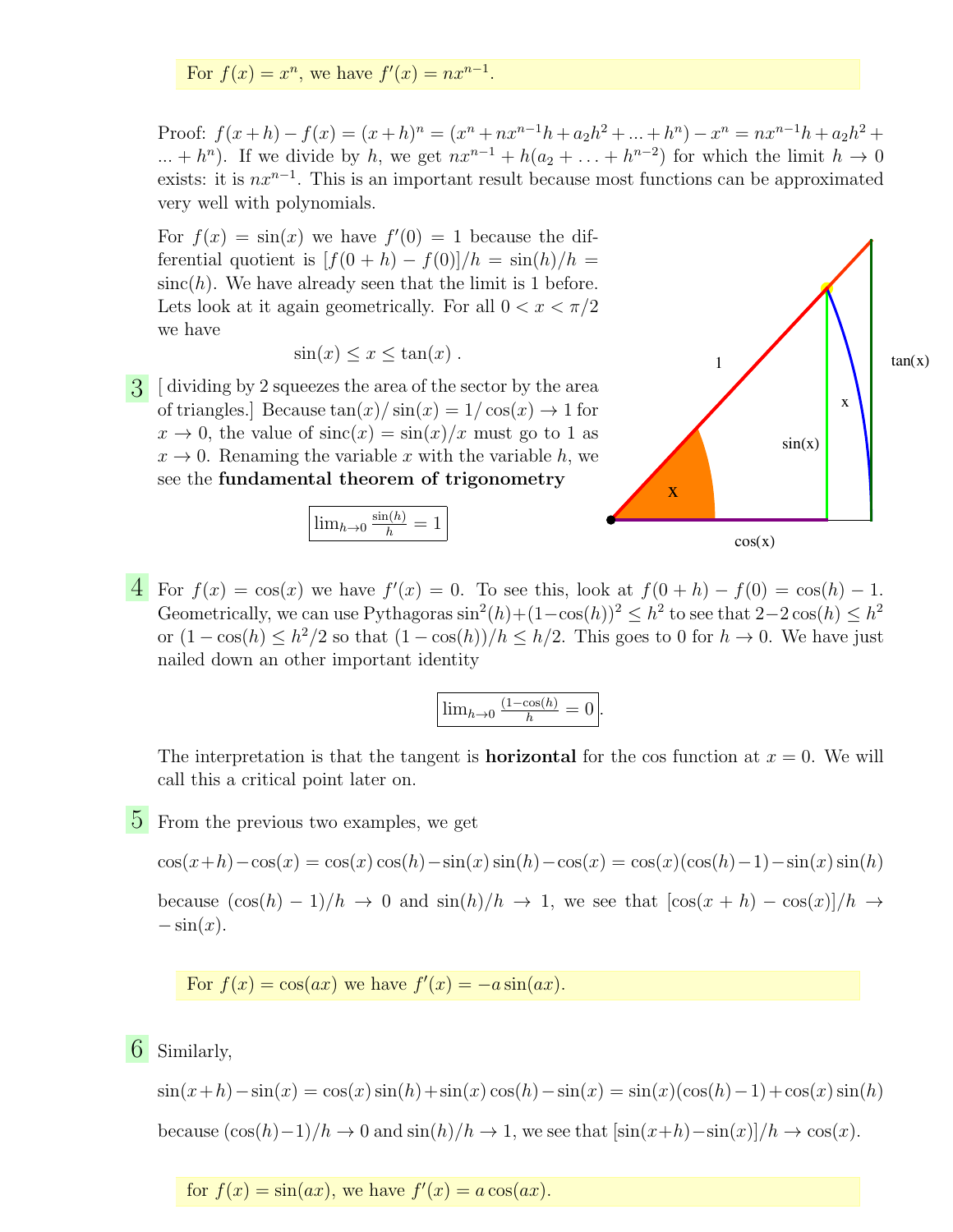$$
e = \lim_{n \to \infty} (1 + \frac{1}{n})^n
$$

Like  $\pi$ , the Euler number e is irrational. Here are the first digits: 2.7182818284590452354. If you want to find an approximation, just pick a large n, like  $n = 100$  and compute  $(1 + 1/n)^n$ . For  $n = 100$  for example, we see  $101^{100}/100^{100}$ . We only need  $101^{100}$  and then put a comma after the first digit to get an approximation. Interested why the limit exists: verify hat the fractions  $A_n = (1 + 1/n)^n$  increase and  $B_n = (1 + 1/n)^{(n+1)}$  decrease. Since  $B_n/A_n = (1 + 1/n)$  which goes to 1 for  $n \to \infty$ , the limit exists. The same argument shows that  $(1+1/n)^{xn} = \exp_{1/n}(x)$  increases and  $\exp_{1/n}(x)(1+1/n)$  decreases. The limiting function  $exp(x) = e^x$  is called the **exponential function**. Remember that if we write  $h = 1/n$ , then  $(1 + 1/n)^{nx} = \exp_h(x)$  considered earlier in the course. We can sandwich the exponential function between  $\exp_h(x)$  and  $(1+h)\exp_h(x)$ :

 $\exp_h(x) \leq \exp(x) \leq \exp_h(x)(1+h), \quad x \geq 0.$ 

For  $x < 0$ , the inequalities are reversed.

**7** Lets compute the derivative of  $f(x) = e^x$  at  $x = 0$ . **Answer**. We have for  $x \le 1$ 

$$
1 \le (e^x - 1)/x \le 1 + x \; .
$$

Therefore  $f'(0) = 1$ . The exponential function has a graph which has slope 1 at  $x = 0$ .

8 Now, we can get the general case. It follows from  $e^{x+h} - e^x = e^x(e^h - 1)$  that the derivative of  $\exp(x)$  is  $\exp(x)$ .

For  $f(x) = \exp(ax)$ , we have  $f'(x) = a \exp(ax)$ .

It follows from the properties of taking limits that  $(f(x) + g(x))' = f'(x) + g'(x)$ . We also have  $(af(x))' = af'(x)$ . From this, we can now compute many derivatives

**9** Find the slope of the tangent of  $f(x) = sin(3x) + 5cos(10x) + e^{5x}$  at the point  $x = 0$ . **Solution:**  $f'(x) = 3\cos(3x) - 50\sin(10x) + 5e^{5x}$ . Now evaluate it at  $x = 0$  which is  $3 + 0 + 5 = 8.$ 

Finally, lets mention an example of a function which is not everywhere differentiable.

10 The function  $f(x) = |x|$  has the properties that  $f'(x) = 1$  for  $x > 0$  and  $f'(x) = -1$  for  $x = 1$ . The derivative does not exist at  $x = 0$  evenso the function is continuous there. You see that the slope of the graph jumps discontinuously at the point  $x = 0$ .

For a function which is discontinuous at some point, we don't even attempt to differentiate it there. For example, we would not even try to differentiate  $sin(4/x)$  at  $x = 0$  nor  $f(x) = 1/x<sup>3</sup>$ at  $x = 0$  nor  $\sin(x)/|x|$  at  $x = 0$ . Remember these bad guys?

To the end, you might have noticed that in the boxes, more general results have appeared, where x is replaced by ax. We will look at this again but in general, the relation  $f'(ax) =$  $af(ax)$  holds ("if you drive twice as fast, you climb twice as fast").